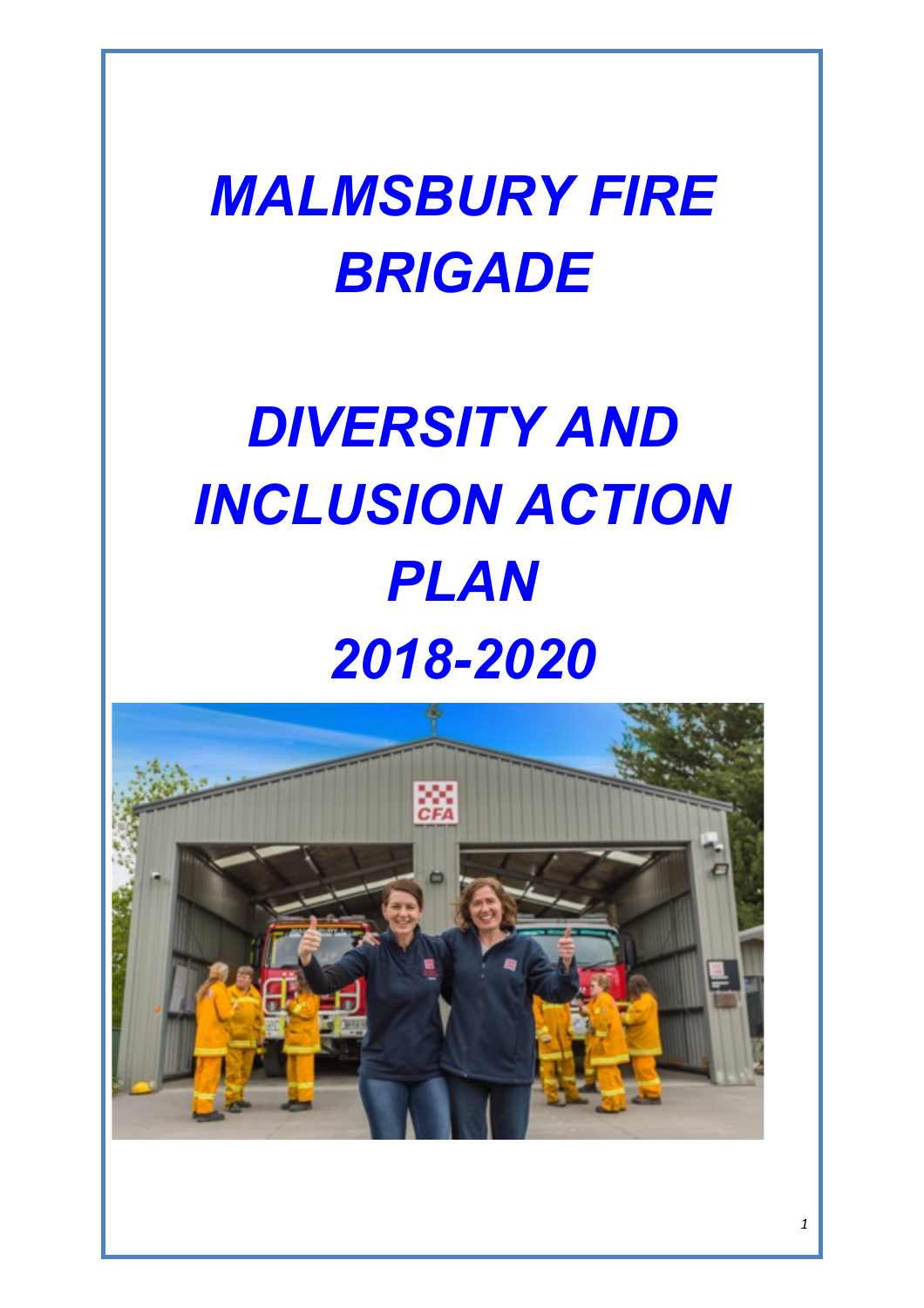*Malmsbury Fire Brigade has a clear vision to support and enable a "Safer and more resilient community".*

*In achieving this, a key cornerstone of our strategy must be to have a culture of inclusion and fairness, where differences are embraced, and where we encourage opportunities for all. This supports us to strengthen as a brigade and foster the trust and support of the community we serve.*

*The Malmsbury Fire Brigade's "Diversity and Inclusion Plan 2018-20" is a roadmap with simple, achievable initiatives that are measurable and transparent. They align with the CFA Strategic Priorities (2017-18).*

*These "Diversity and Inclusion" initiatives have been identified through engagement with key stakeholders and will be at center of our brigade "Strategic Plan".*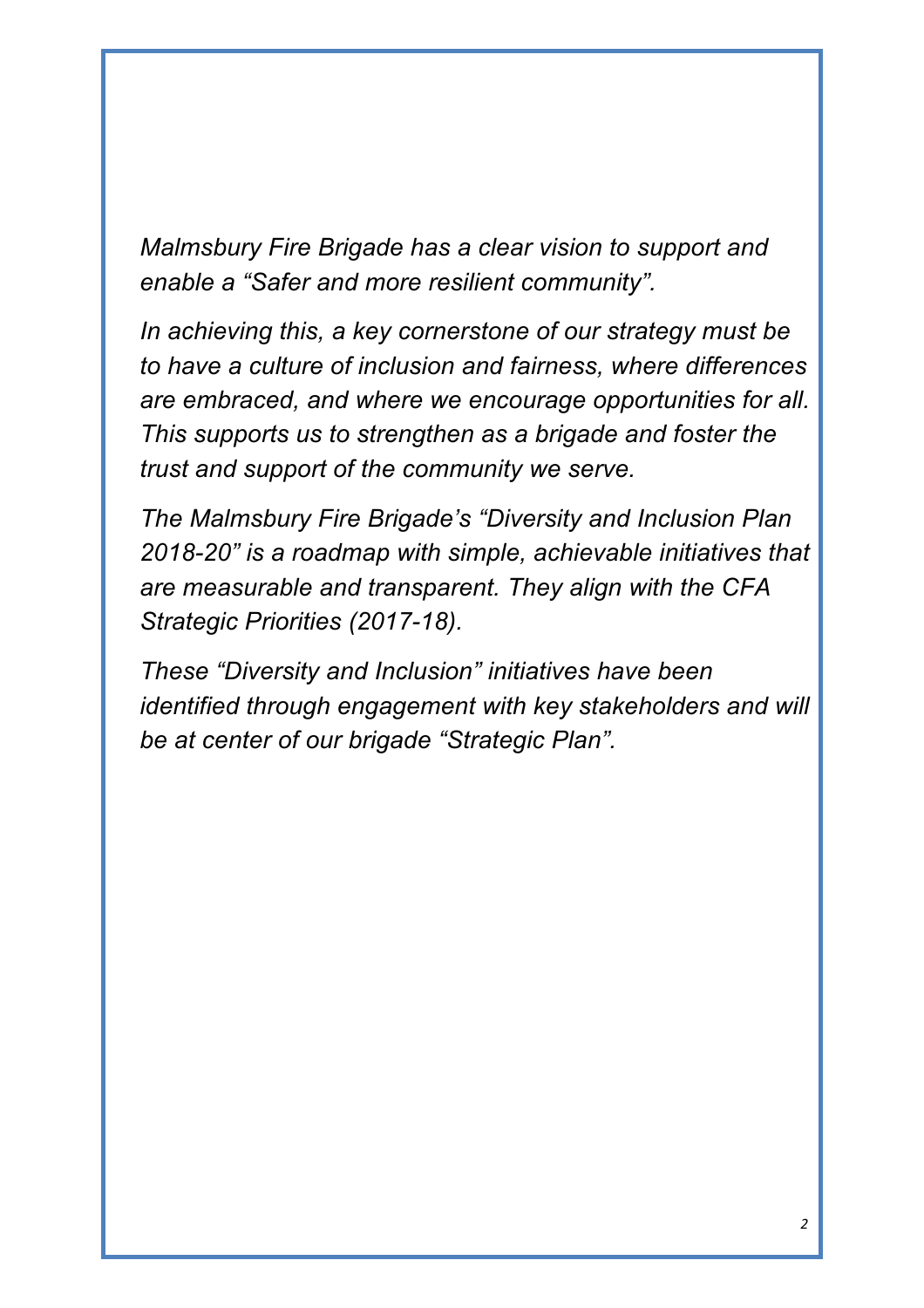### *INITIATIVES*

#### *RESPONDING TO COMMUNITY NEED*

- *1. Open up the station for community group use (Commenced/Ongoing)*
- *2. Improve and modernise messaging and education mediums*
	- *a. Increased use of Social Media (Commenced)*
	- *b. Improve Audio Visual equipment in station (by 01 July 2018)*
	- *c. Attend and have visible presence at community events (Commenced/Ongoing)*
	- *d. Purchase Variable Messaging Trailer (01 July 2020)*
- *3. Engage with community in relation to our diversity and inclusion initiatives (Commenced/Ongoing)*

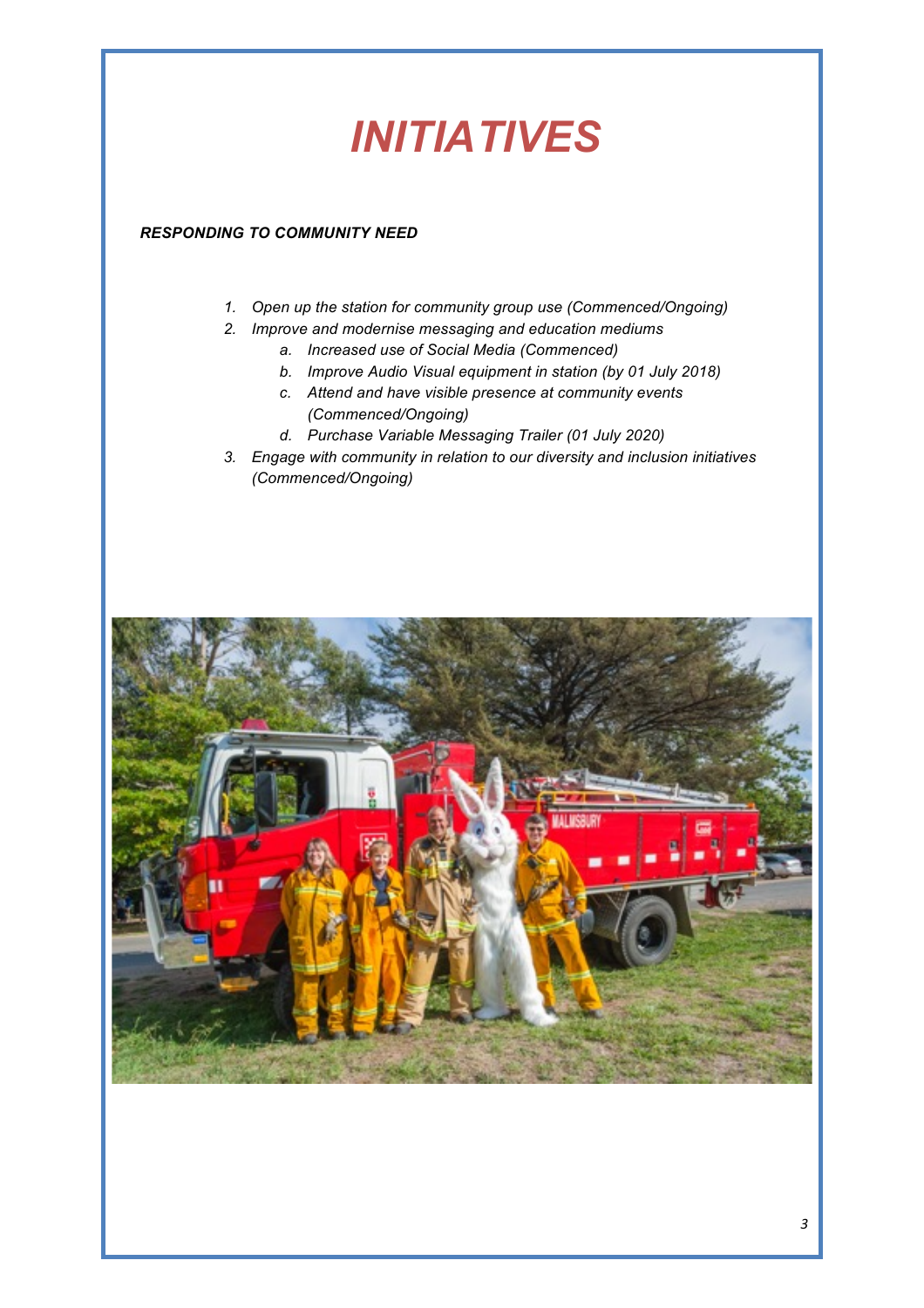#### *SUPPORTING OUR PEOPLE*

- *4. Encourage participation in CFA and sector education opportunities (Commenced/Ongoing)*
- *5. Participate in events that promote and support diversity (Commenced/Ongoing)*
- *6. Creating a "Youth engagement and Development Group" (by 01 July 2018)*
- *7. Creating a member "Technology Hub" with 4 x computers that are internet connected to enable online learning and limited personal use (01 July 2018)*

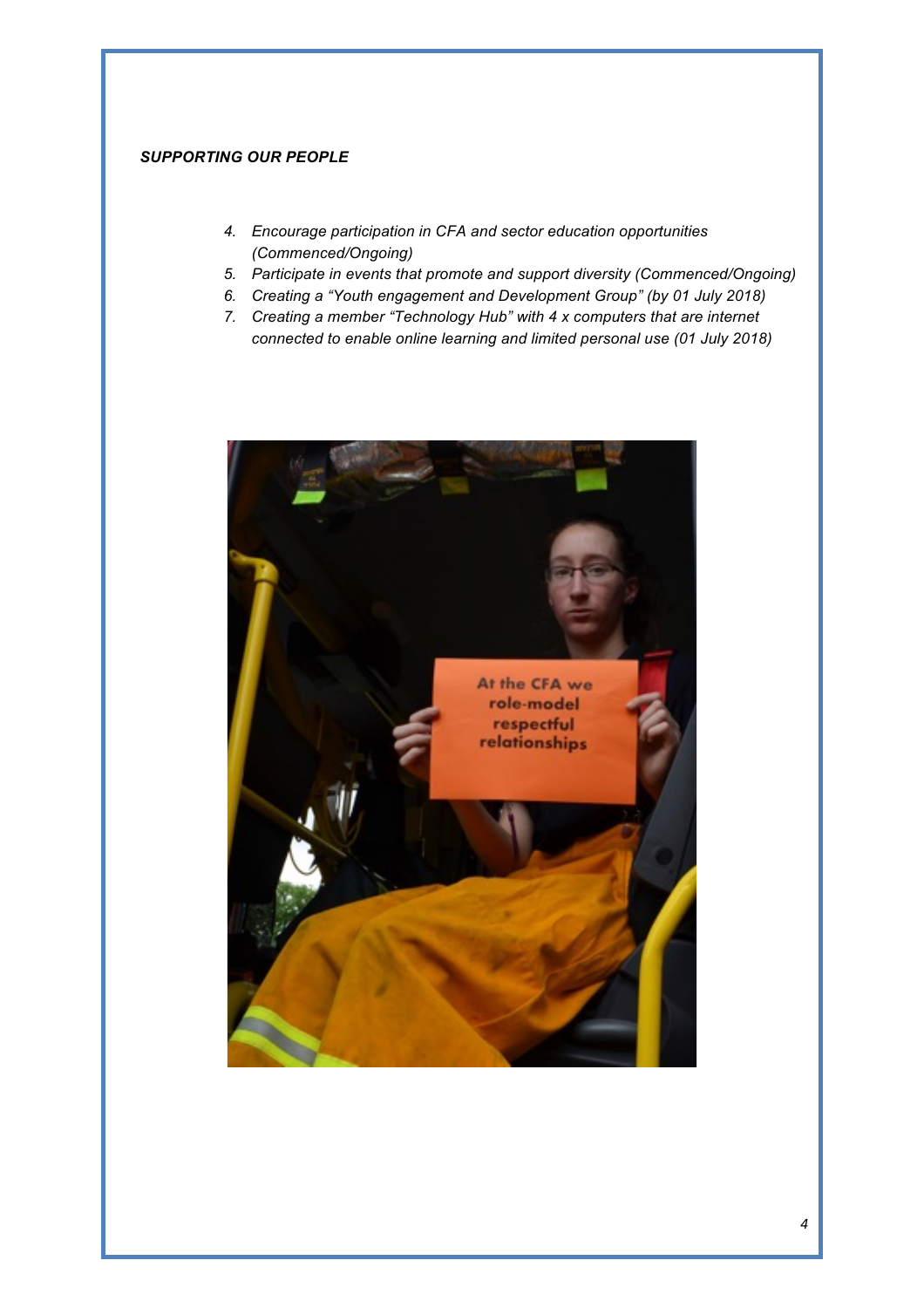#### *PROMOTING HEALTH SAFETY AND WELLBEING*

- *8. Have an annual Mental Health and Wellbeing session for all members (Commenced/Ongoing)*
- *9. Ensuring we have a Drug, Alcohol and Smoke-free working environment (Commenced/Ongoing)*
- *10. Introducing "Safety Moments" into each meeting and including safety and wellbeing onto every meeting agenda (Commenced/Ongoing)*
- *11. Ensure After Action Reviews (AAR's) are conducted after each turnout. (Commenced/Ongoing)*
- *12. Having an annual "Peer Support" session and ensure support materials are available and visible in the station*



#### *BUILDING SECTOR PARTNERSHIPS AND COLLABORATION*

*13. Develop local joint response plans with local emergency service organisations for key risks in our assignment area (Commenced/Ongoing)*